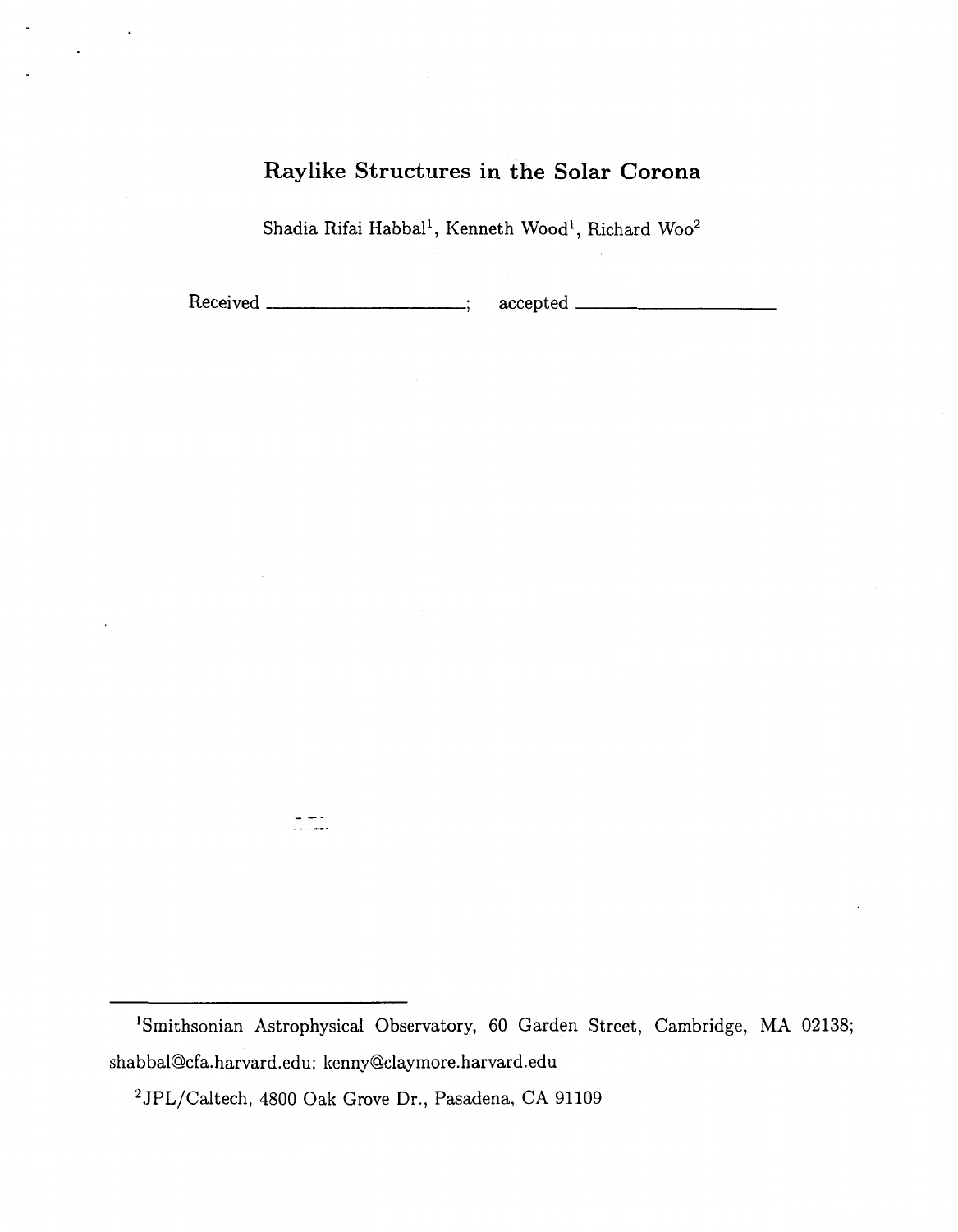## **ABSTRACT**

Recent white light images from the large-angle spectroscopic coronagraph (LASCO) on the *Solar and Heliospheric Observatory* (SoHO) have revealed almost radially extending coronal structures out to several solar radii which fill the corona at all latitudes, except when they are overshadowed by streamers. We demonstrate in this *Letter* that the ubiquitous raylike structures observed in white light images of the corona are not limited to coronal holes and their boundaries. They naturally arise from line of sight integrations of the electron-scattered solar radiation when the three dimensional structure of a corona filled with open field lines having different densities is considered.

*Subject headings:* Sun: corona

لأستاذ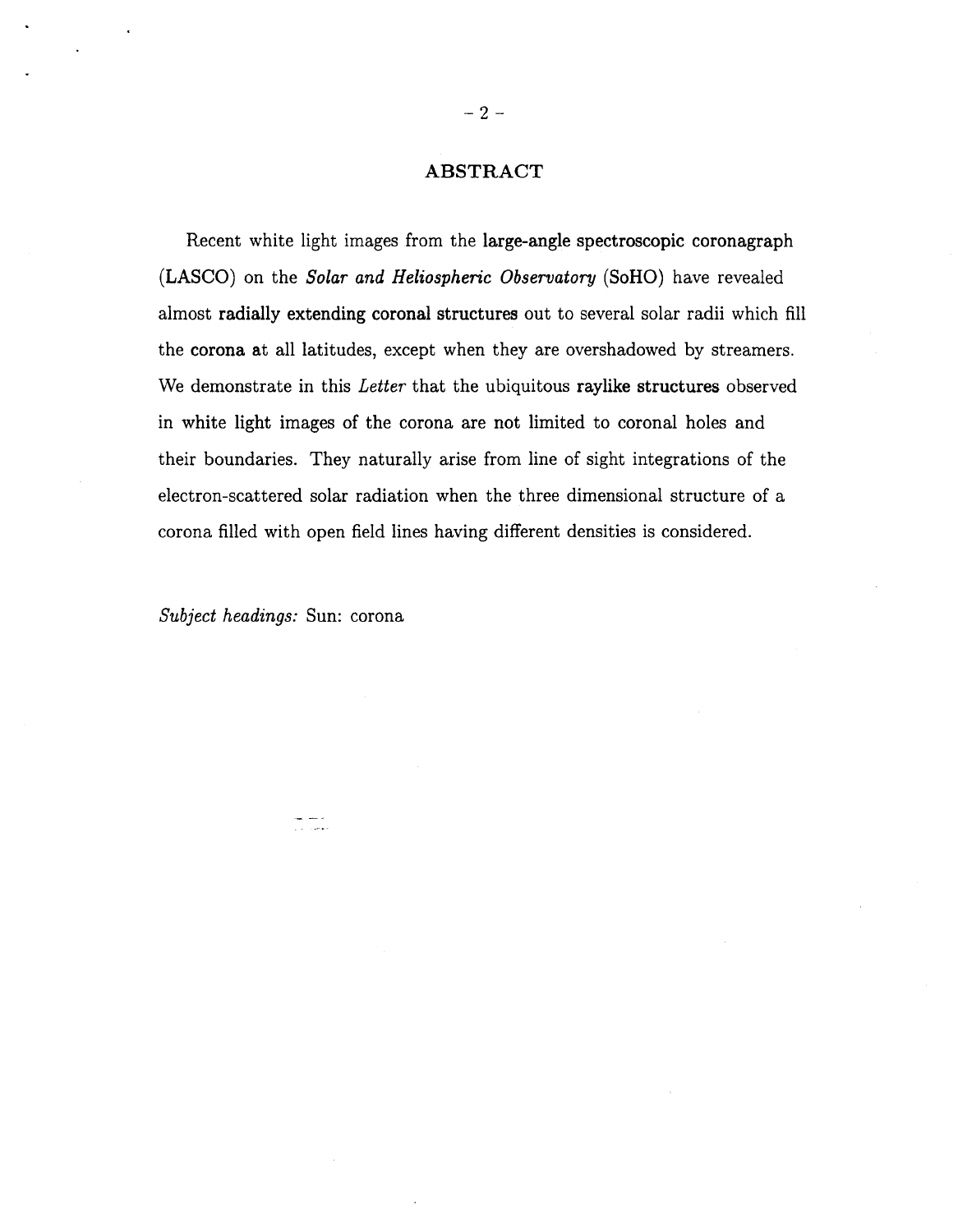## **1. Introduction**

Wispy filamentary structures permeating the solar corona have always been one of the striking features of white light eclipse images (e.g. Koutchmy 1977). Known as polar plumes or polar rays, the origin of.these structures is still the object of considerable debate. Because they are mostly visible in the inner corona in polar coronal holes, they have been attributed to unipolar field lines originating within the holes or at their boundaries (e.g. Saito 1965, Newkirk and Harvey 1968, Fisher and Guhathakurta 1995, Lamy et al. 1997). The association of these structures with the solar wind flow has been the subject of a number of investigations, with sometimes conflicting conclusions (compare, e.g., Ahmad and Withbroe 1977, Ahmad and Webb 1978, Walker et al. 1993, Habbal et al. 1995, DeForest et a1 1997, Hassler et al. 1997).

The recent white light images from the LASCO C2 and **C3** coronagraphs (Brueckner et al. 1995) revealed that not only do these coronal structures extend out to several solar radii, but they also fill the corona at all latitudes, except when they are overshadowed by streamers (see Figure 1). The extension of these raylike structures beyond 20  $R_{\odot}$  was discovered by radio occultation measurements (Woo 1996, Woo and Habbal 1997). Woo and Habbal (1997) and Habbal et al. (1997) showed that these raylike structures carried the fast solar wind and-Criginated from coronal holes, their boundaries, as well as from quiet regions which cover the bulk of the solar disk.

The purpose of this *Letter* is to demonstrate that the ubiquitous raylike structures observed in white light images of the corona are not limited to coronal holes and their boundaries. They naturally arise from line of sight integrations of the electron-scattered solar radiation when the three dimensional structure of a corona filled with open field lines having different densities is considered.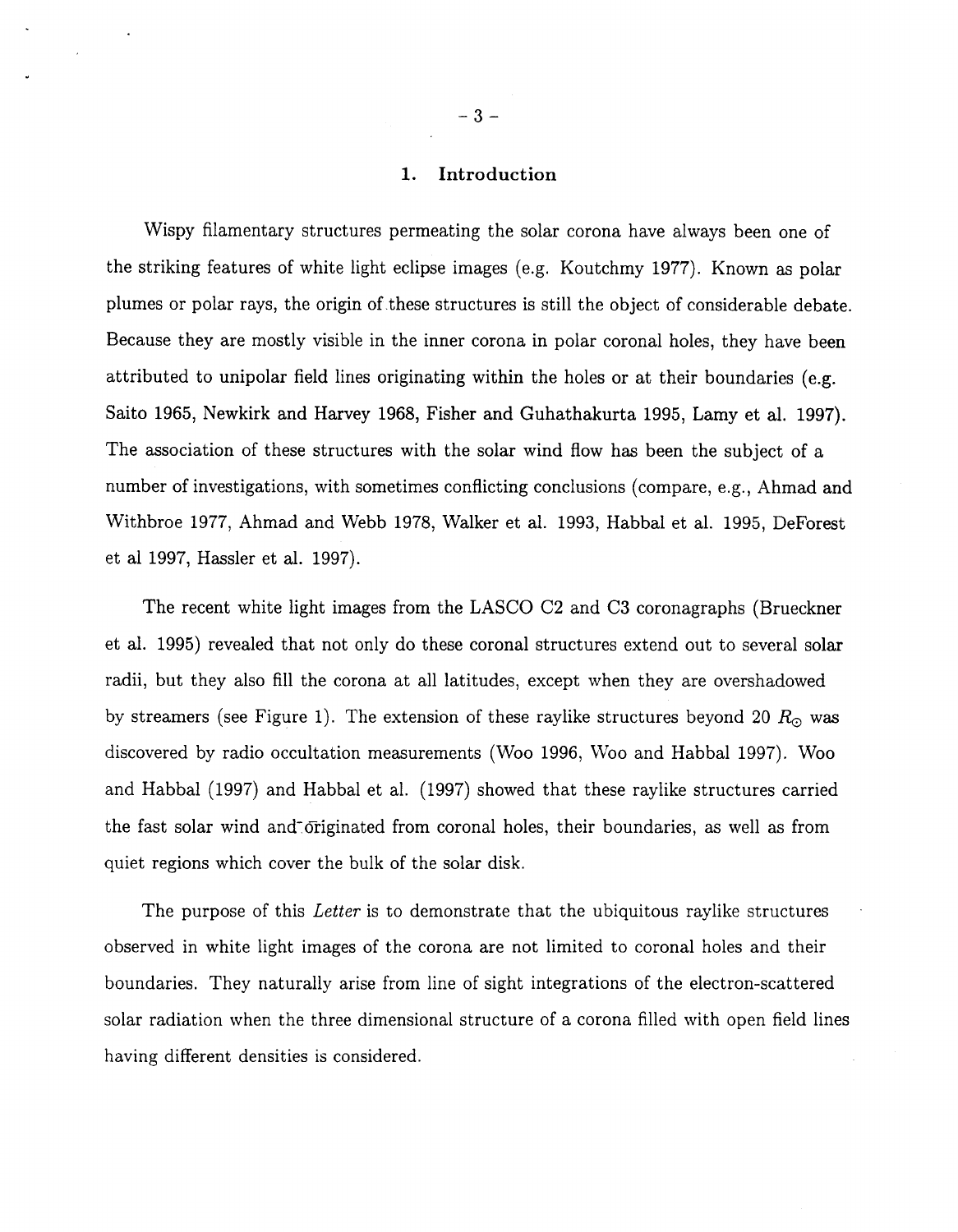## **2. Producing Images**

To produce electron-scattered white-light images of the corona, we have developed a code which sets up the coronal electron density in a three dimensional regularly spaced cartesian grid. In the examples presented here, the grid extends to  $\pm 6R_{\odot}$  and has a total of eight million cells. Since the corona is optically thin to electron scattering (typical number densities are  $n_e \sim 10^8 \text{cm}^{-3}$  at  $1R_\odot$  in polar coronal holes), we assume that white light images arise from single Thomson scattering of solar radiation in the corona. We then make coronal white light images by performing line of sight integrations through our density grid of the source function for single Thomson scattering. This source function comprises the Thomson scattering phase function, the electron number density, and a geometrical term that describes the magnitude of the solar flux at any location in the corona. To compare our models with LASCO **C2** images (e.g. Figure 1) we have introduced a "coronal mask" that is zero within  $2R_{\odot}$  and increases as  $r^2$  outside the mask to simulate the graded filter response used for making coronal observations. In the following sections we show examples of white light images obtained for various coronal density structures.

## **3. Coronal Models**

 $\cdot$   $\overline{\phantom{a}}$  . . .-

For illustrative purposes, we assume, throughout our modeling, that the electron density within either the corona  $n_c$  or a coronal hole  $n_h$  is purely radial, falling off as  $1/r^2$ , and that  $n_c = 20n_h$ . We then modify this simple spherically symmetric model as follows:

#### **3.1. Conical Coronal Holes**

In the basic model shown in Figure 2, the density structure has  $n_c$  everywhere below latitudes  $\pm \theta_H$  (with  $\theta_H = 60^\circ$ ). Above these latitudes the coronal hole density is given by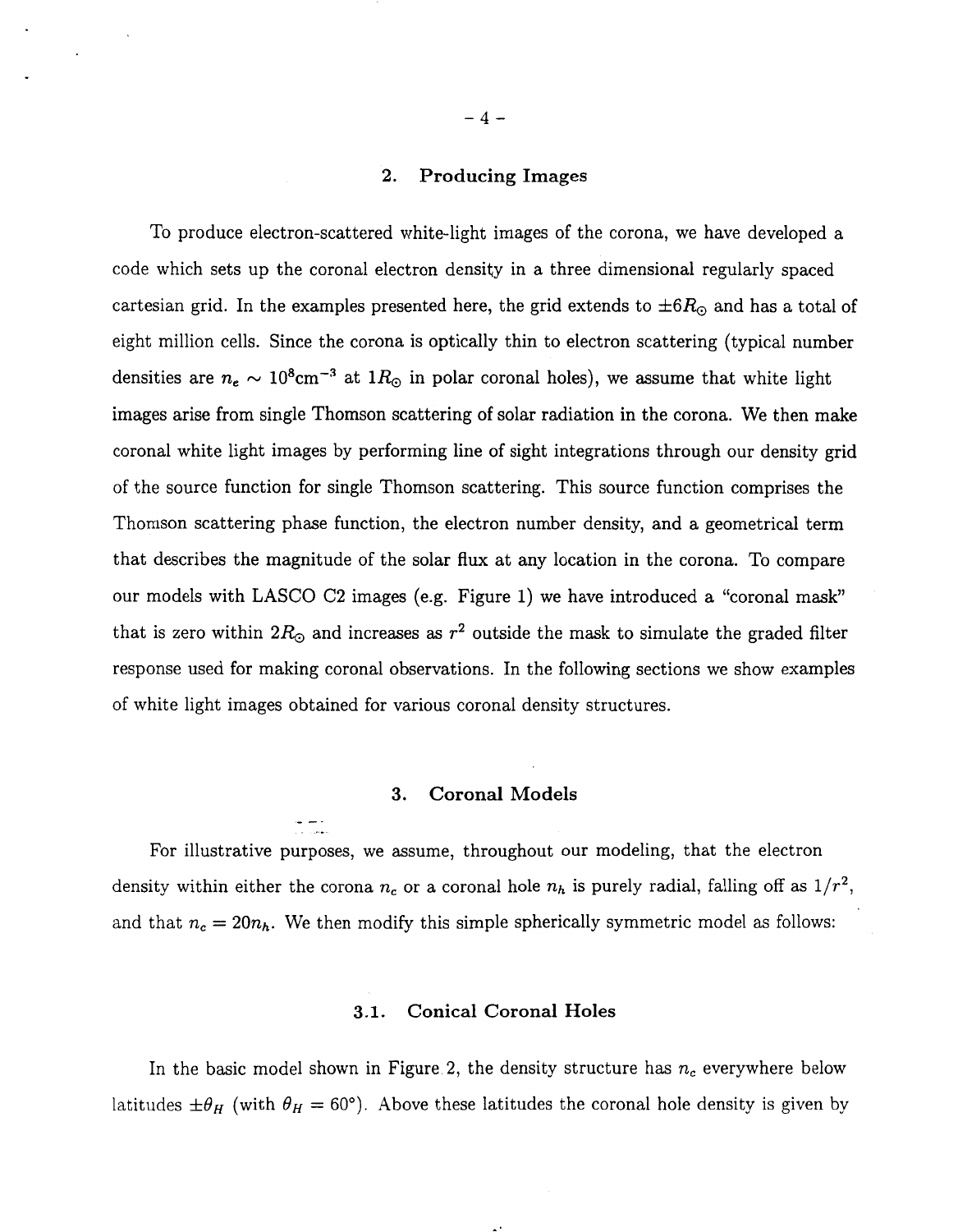$n_h$ . Thus at a height |z| in the corona the cylindrical radius of the hole is defined by

$$
\varpi_H = |z| \tan \theta_H \,. \tag{1}
$$

As evident in Figure **2,** bright radial structures arising from line of sight scattering effects reveal the boundaries of the coronal holes.

#### **3.2. Non-axisymmetric Coronal Holes**

Since coronal hole boundaries as observed on the disk, for example from the He I 10830 Å line, are far from rotationally symmetric, we constructed polar coronal holes with a sinusoidal boundary. At height *IzI* in the corona, the cylindrical radius of the coronal hole boundary then varies with azimuthal angle,  $\phi$ , as

$$
\varpi_H = |z| \tan \theta_H \frac{1}{2} (1 + f + (1 - f) \sin m\phi) , \qquad (2)
$$

where  $f$  sets the amplitude and  $m$  is the number of "waves" in the coronal hole boundary. The electron density is  $n_h$  within this radius and  $n_c$  elsewhere.

Figure 3a shows the resulting scattered light images for coronal holes with  $\theta_H = 60^{\circ}$ ,  $f= 0.25$  and  $m = 8$ . The four different viewing angles, separated by 30° in longitude, demonstrate the line *of* sight effects. While at one orientation the sinusoidal boundary results in prominent radial structures (see panels **2** and **4** in Figure 3a), at another orientation line of sight effects yield a scattered light image similar to Figure 2 (see panels 1 and 3 in Figure 3a). Due to the symmetry of the sinusoidal boundary, panels 1 and 3, **2**  and **4,** yield similar images in this example.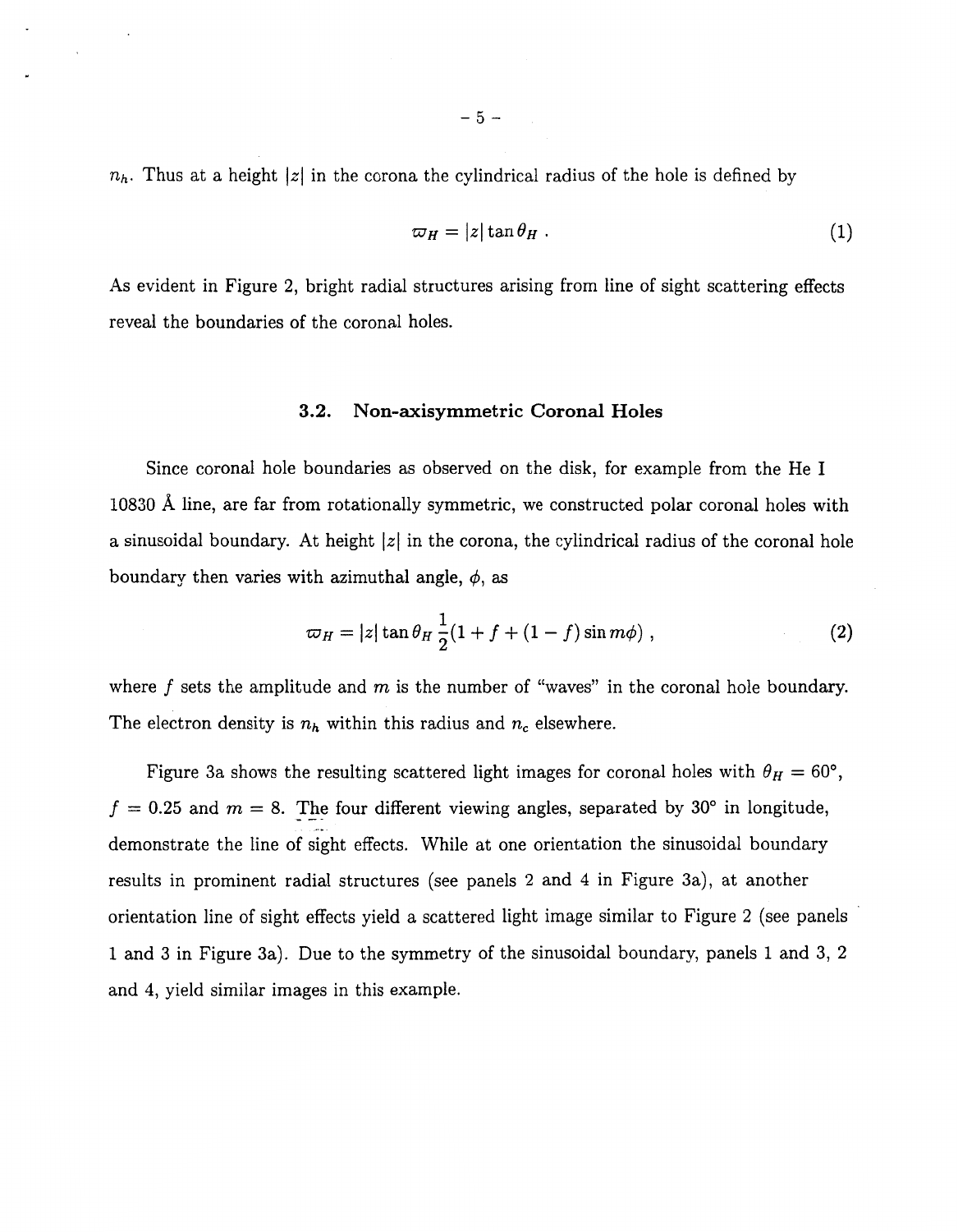#### **3.3. Mini Coronal Holes and Dense Tubes**

Having demonstrated that line of sight effects can give rise to apparent radial structures within the boundaries of polar coronal holes, we investigated what would be the effect of many mini radial coronal holes that fill the corona and also denser tubes within coronal holes. We chose random locations on the solar surface between latitudes  $\pm \theta_H$  for the origins of the mini coronal holes and above  $\pm \theta_H$  for the dense tubes. The mini holes and tubes are all assumed to form radial structures with diameters chosen randomly to be between **5"**  and 10°. Within the mini holes the electron density is  $n_h$  and the dense tubes in the polar coronal holes have density  $2n_h$ .

Figure 3b shows the results of a simulation where we have randomly placed 200 radial mini holes (100 in each hemisphere), and eight dense tubes in the coronal holes (four in each polar hole) in the same coronal hole boundary configuration as Figure 3a. This image shows many bright and dark raylike structures filling the corona. The dark structures are formed by mini holes along the line of sight, while the bright structures arise from electron scattering in the corona. Some of the bright structures appear to be very narrow along lines of sight where mini holes lie very close to each other giving the illusion of a bright dense stalk. Such bright structures may be formed by scattering in a denser coronal stalk, but clearly scattered whrte light images alone cannot distinguish between dense stalks and the line of sight effect of closely spaced mini holes. The radial raylike structures move in latitude as the model corona is viewed at different rotational phases. This "searchlight" effect is also seen in LASCO C2 movies.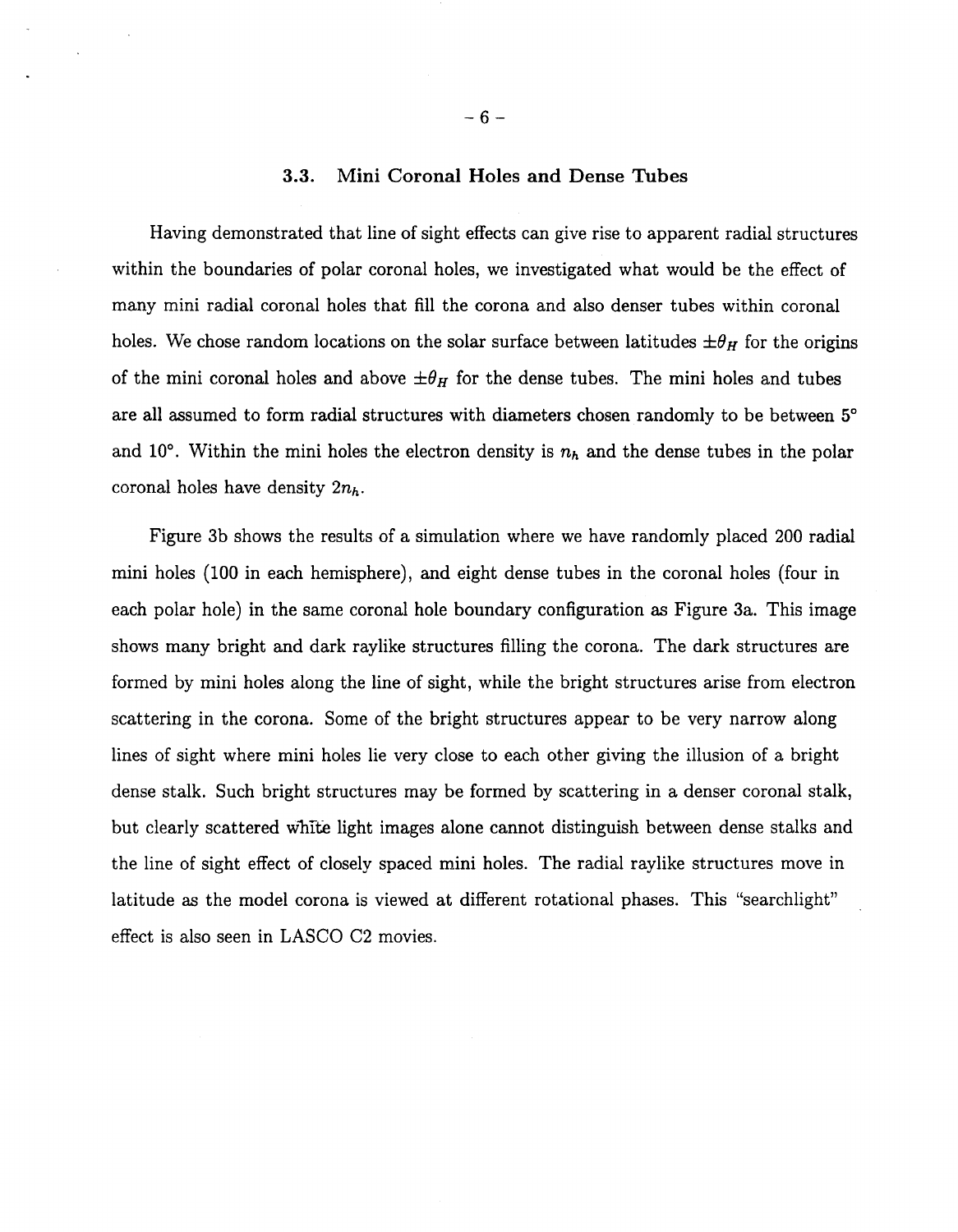#### **3.4.** Current Sheets

Our final model comprises the same ingredients of Figure 3b with the addition of a radially extending current sheet with a density of  $5n_c$ . We assume that between longitudes 0°-180° the current sheet has a sinusoidal structure and extends radially with a thickness of  $4^{\circ}$ . Between 180°-360° the current sheet lies between latitudes  $\pm 2^{\circ}$ . Figure 3c shows the resulting images for this density structure. This particular form for the current sheet yields equatorial radial structures that change with viewing angle. At some orientations there appears to be a single radial structure on the west and a two-pronged structure on the east (e.g. Figure lc-3c). Again this arises purely from line of sight scattering effects as demonstrated by Wang et al. (1997).

## **4.** Discussion and Conclusions

Starting from the observation that the origin of the fast solar wind appears to be from polar coronal holes and that open field lines fill the quiet regions, we have made model white light images for different coronal densities. In our simple model we assume that all open field lines extend purely radially. We find that line of sight scattering effects naturally lead to the formation of many raylike structures with a remarkable resemblance to the LASCO C2 images.

In polar coronal holes, the radial extension of a non-axisymmetric boundary, as found by Woo and Habbal (1997) and Woo et al. (1998), leads to the impression of a well-defined boundary, in addition to bright and dark raylike structures within the coronal hole itself. However, to reproduce the abundance of raylike structure observed in the corona, additional flow tubes are needed both within the coronal holes and in the neighboring quiet regions. When many flow tubes with depressed densities compared to their surroundings are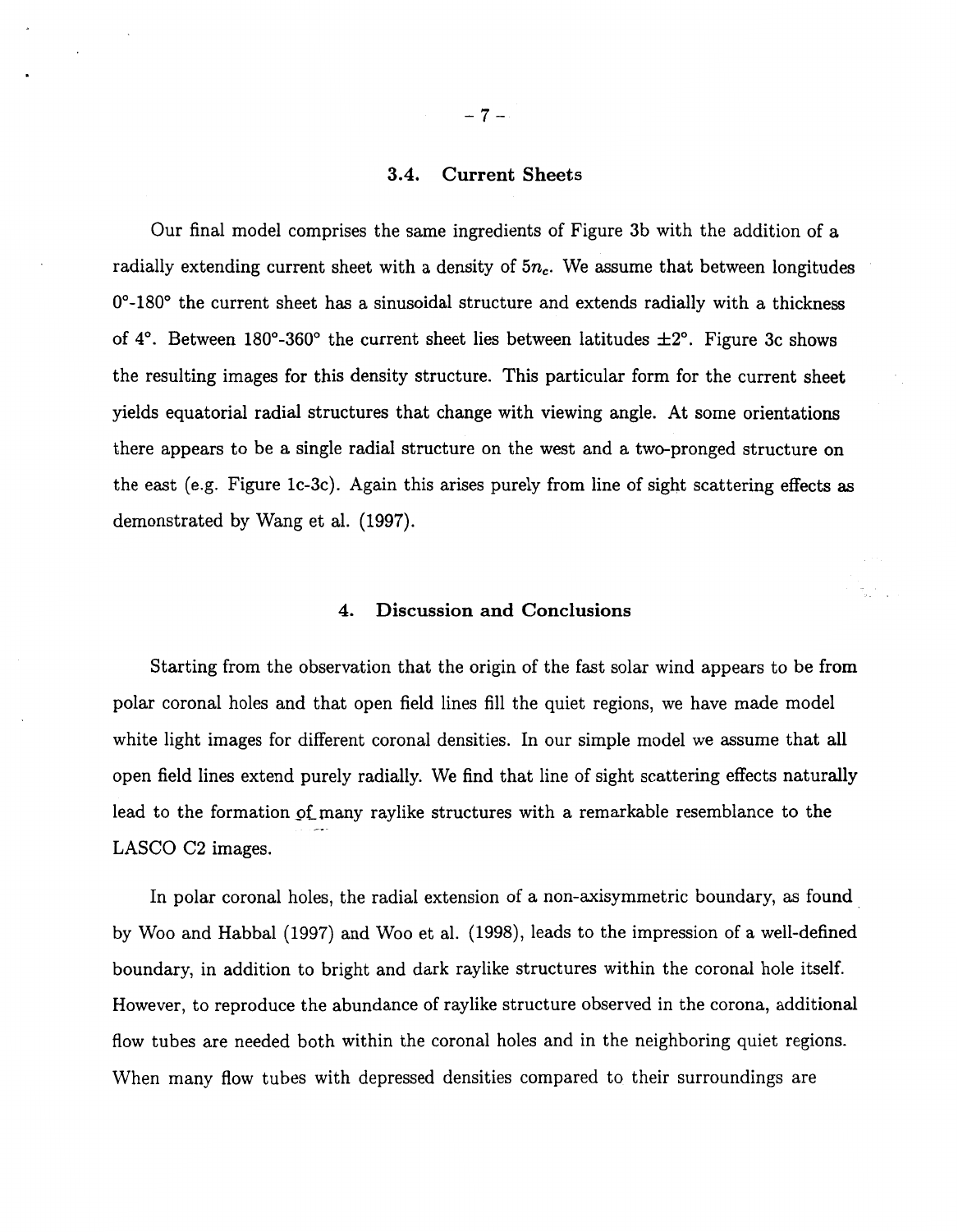included in the quiet regions the scattered light images show a plethora of bright and dark structures. The bright rays are a consequence of the contrast produced when lower density flow tubes lie close to one another along the same line of sight. We also note here that the same contrast can be achieved with flow tubes in the quiet regions being denser than their surroundings.

Included in this study are only radially extended structures. The tilt angle of the rotation axis with respect to the ecliptic has not been factored into the calculations, neither have the closed field line regions forming the bulge of the streamers. However, the results clearly illustrate that the preponderance of raylike structures in the corona, as observed in the LASCO C2 images can be readily accounted for by a preponderance of radially extending flow tubes originating from a large fraction of the solar surface, in both coronal holes and quiet regions. In particular, these results demonstrate that open field lines must abound in quiet regions. However, it is not necessary that all field lines be radially aligned. But there is no evidence in either the observations or the modeling for a significantly strong divergence of the flow tubes beyond radial as is commonly assumed for the boundaries of polar coronal holes (e.g. Zirker 1977).

This simple model has qualitatively demonstrated that open field lines with different densities covering a significant fraction of quiet regions and coronal holes, lead to the observed coronal raylike structures.

This work was supported by the National Aeronautics and Space Administration (NASA) under grants NAG5-6215 (SRH), NAG5-6039 (KW) from NASA's Long Term Space Astrophysics Research Program, and under a contract with NASA to the Jet Propulsion Laboratory, California Institute of Technology (RW).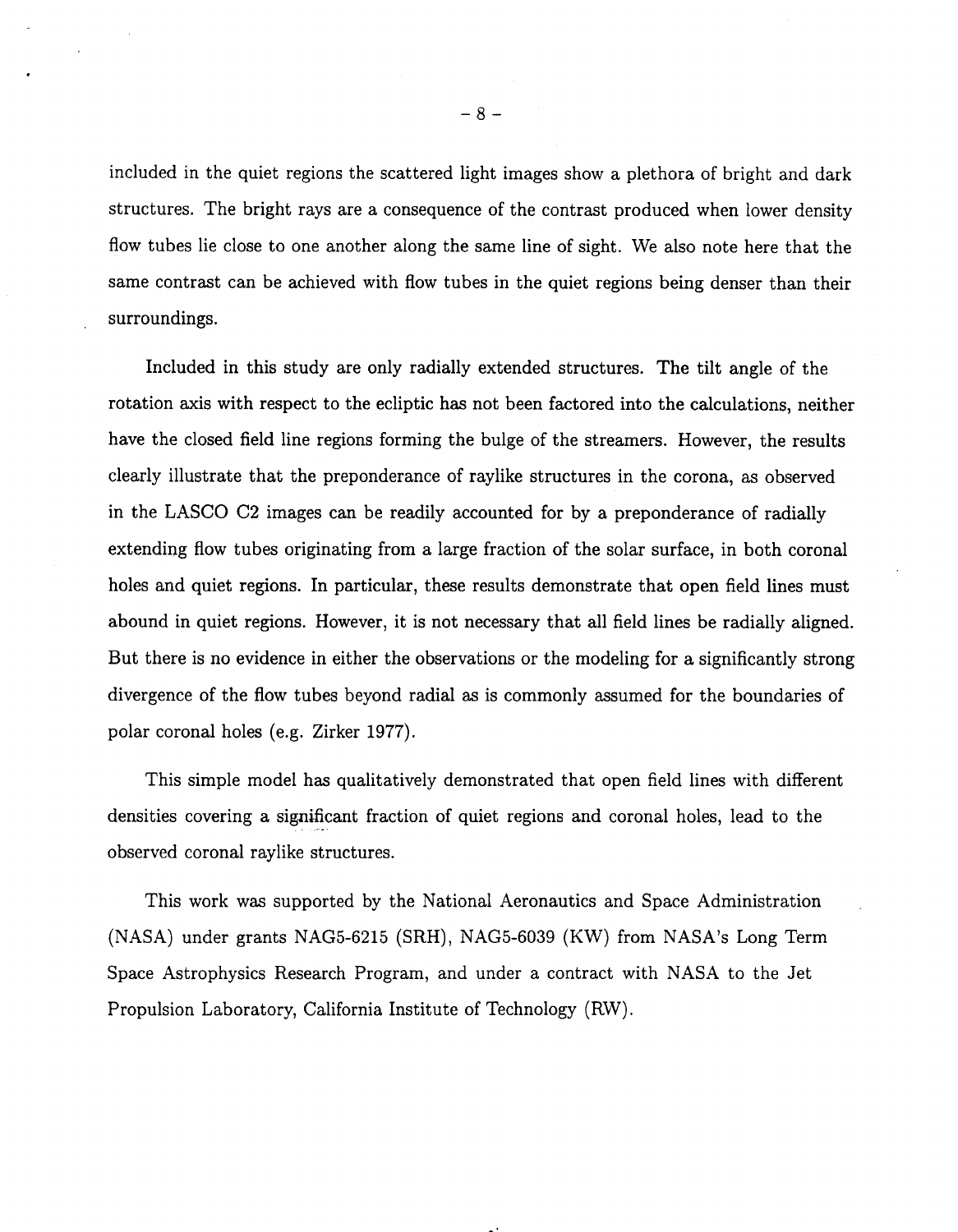#### **References**

- Ahmad, I. A. and Webb, D. F. 1978, Sol. Phys., 58, 323
- Ahmad, I. A. and Withbroe, *G.* L. 1977, Sol. Phys., 53, 397
- Brueckner, *G.* E., et al. 1995, Sol. Phys., 162, 357
- DeForest, C. E., et al. 1997, Sol. Phys., 175, 393
- Fisher, R. and Guhathakurta, M. 1995, ApJ, 447, L139
- Habbal, S. R. et al. 1995, Geophys. Res. Lett., 22. 1465
- Habbal, S. R. et al. 1997, ApJ, 489, L103
- Hassler, D. M. et al. 1997, Sol. Phys., 175, 375
- Kohl, J. L. et al. 1995, Sol. Phys., 162, 313
- Koutchmy, S. 1977, Sol. Phys., 51, 399
- Lamy, P. et al. 1997, in *Proceedings of the SOH0 5 Workshop,* ESA SP-404, 487
- Newkirk, *G.,* Jr. and Harvey, J. 1968, Sol. Phys., 3, 321
- Saito, K. 1965, Publ. Astron. Soc. Japan, 17, 1
- Walker, A. B. C. et al., 1993, Sol. Phys., 148, 239
- Wang, Y.-M., et al. 1997, ApJ, 485, 889
- Woo, R. 1996, ApJ, 464, L95
- Woo, R. and Habbal, S. R. 1997, Geophys. Res. Lett., 24, 1159
- Woo, R. et al. 1998, submitted to ApJ
- Zirker, J. B., (Ed.) Coronal Holes and High Speed Wind Streams, 1977, Colorado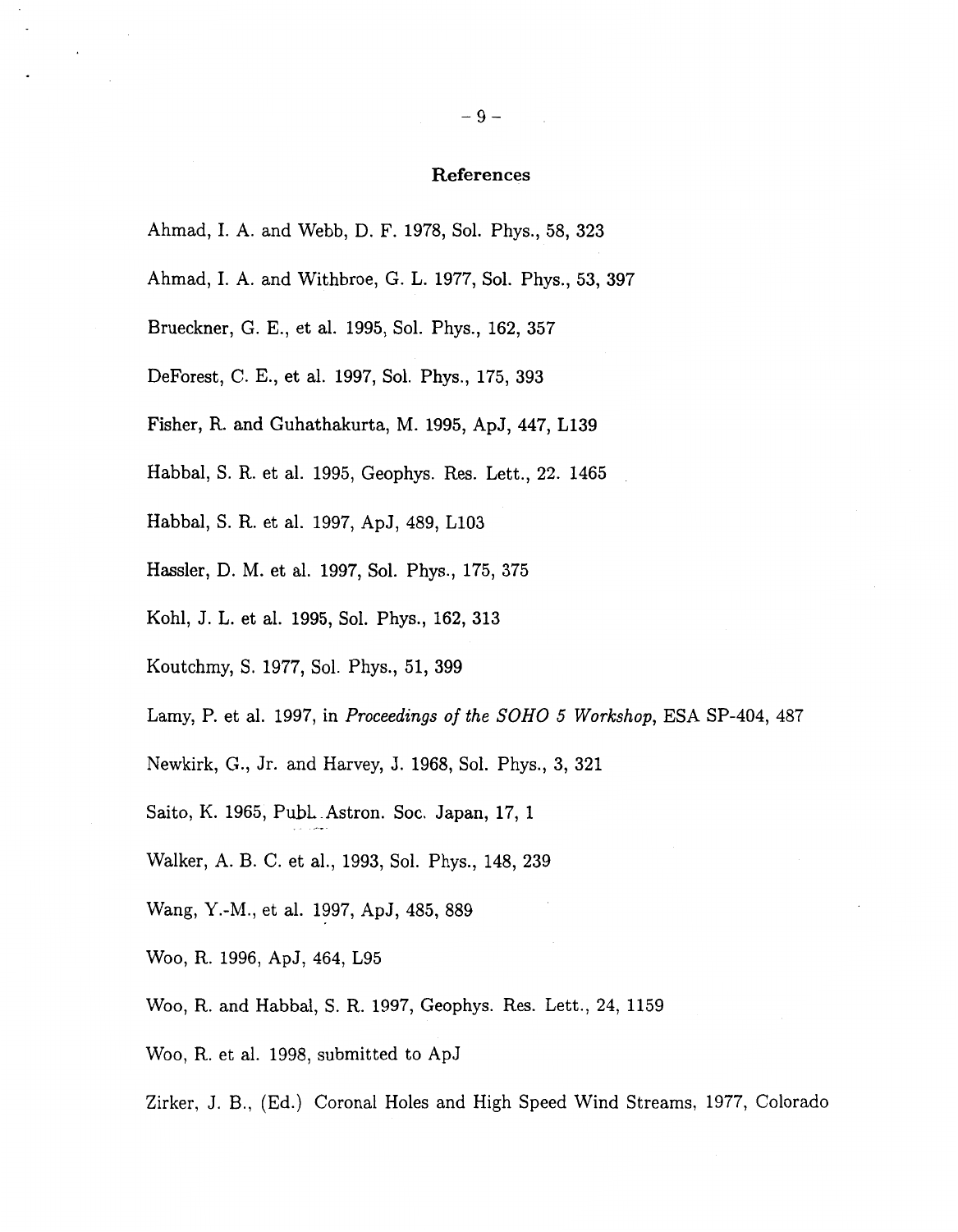Associated University Press.

 $\begin{array}{l} \frac{1}{2} \frac{1}{2} \frac{1}{2} \frac{1}{2} \frac{1}{2} \frac{1}{2} \frac{1}{2} \frac{1}{2} \frac{1}{2} \frac{1}{2} \frac{1}{2} \frac{1}{2} \frac{1}{2} \frac{1}{2} \frac{1}{2} \frac{1}{2} \frac{1}{2} \frac{1}{2} \frac{1}{2} \frac{1}{2} \frac{1}{2} \frac{1}{2} \frac{1}{2} \frac{1}{2} \frac{1}{2} \frac{1}{2} \frac{1}{2} \frac{1}{2} \frac{1}{2} \frac{1}{2} \frac{$ 

 $\bar{\mathcal{A}}$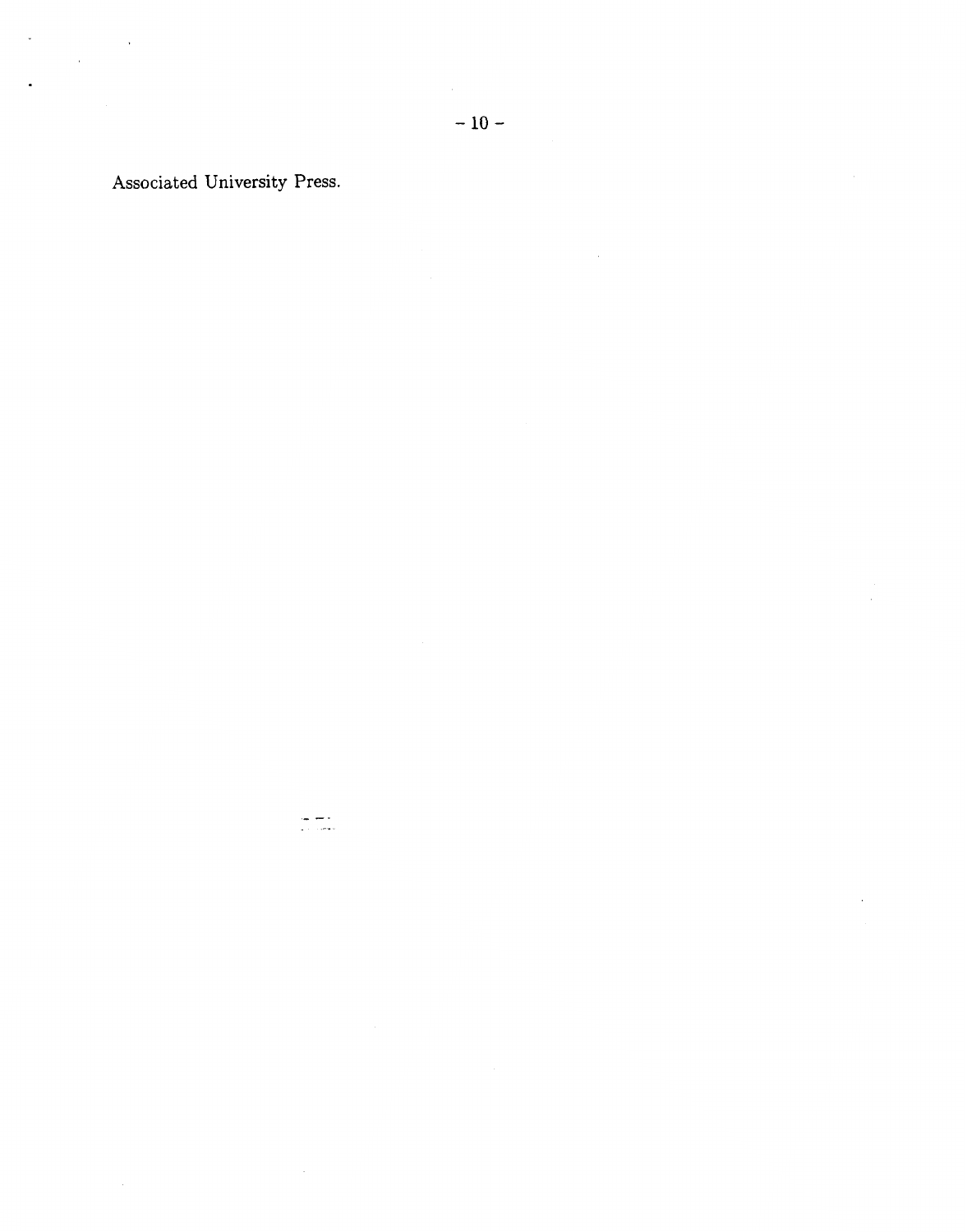## **Figure Captions**

Figure **1.** A composite image of the corona made on **15** August 1996, with X-ray emission (red disk) from Yohkoh, with polarized brightness from Mauna Loa MkIII coronagraph between 1.15 to 1.75  $R_{\odot}$ , and with white light emission beyond 2  $R_{\odot}$  using the LASCO C2 coronagraph.

Figure **2.** Model image of the white light corona for a spherically symmetric corona and coronal hole boundaries at  $\pm \theta_H = 60^\circ$ .

Figure **3.** Model images of a white light corona for (a) polar coronal holes with a sinusoidal boundary, and with (b) an additional random distribution of 200 radially expanding flow tubes with different densities in coronal holes and quiet regions, and with (c) a non sphericallly symmetric current sheet, for viewing angles differing by **30"** (panels **1-4).** 

د ساند.<br>محمد ال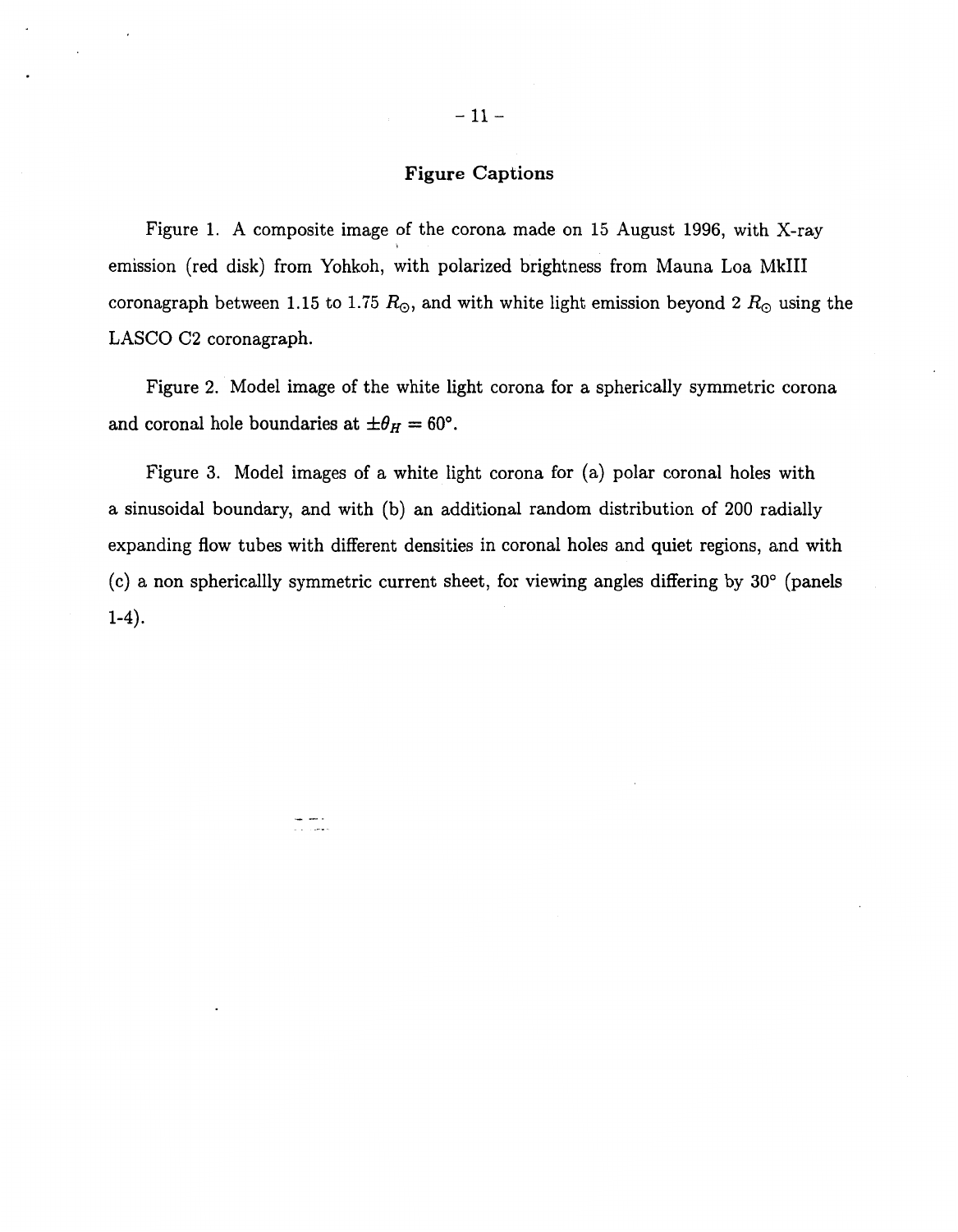

د سر ہے۔<br>حجاب دیا

 $F/G.4$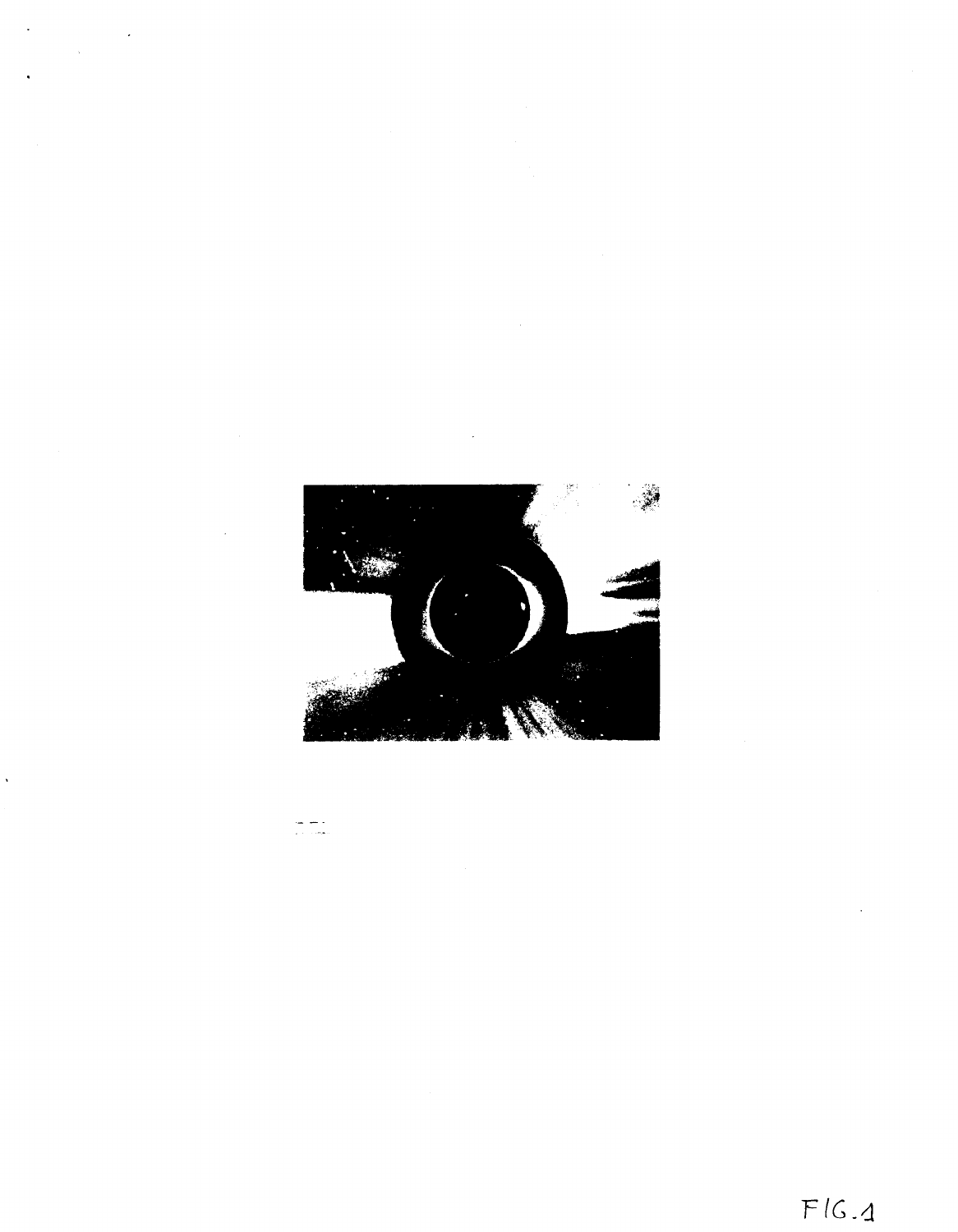$\mathcal{L}^{\text{max}}_{\text{max}}$ 



 $\mathcal{L}(\mathcal{L})$  .  $\bar{\mathcal{A}}$ 

 $\bar{\mathcal{A}}$ 

 $\frac{1}{\sqrt{2}}\frac{1}{\sqrt{2}}\frac{1}{\sqrt{2}}\frac{1}{\sqrt{2}}\frac{1}{\sqrt{2}}\frac{1}{\sqrt{2}}\frac{1}{\sqrt{2}}\frac{1}{\sqrt{2}}\frac{1}{\sqrt{2}}\frac{1}{\sqrt{2}}\frac{1}{\sqrt{2}}\frac{1}{\sqrt{2}}\frac{1}{\sqrt{2}}\frac{1}{\sqrt{2}}\frac{1}{\sqrt{2}}\frac{1}{\sqrt{2}}\frac{1}{\sqrt{2}}\frac{1}{\sqrt{2}}\frac{1}{\sqrt{2}}\frac{1}{\sqrt{2}}\frac{1}{\sqrt{2}}\frac{1}{\sqrt{2}}$ 

 $\hat{\mathcal{A}}$  $\sim$   $\sim$ 

 $\sim 40^{\circ}$ 

 $\lambda$ 

 $\mathcal{A}$